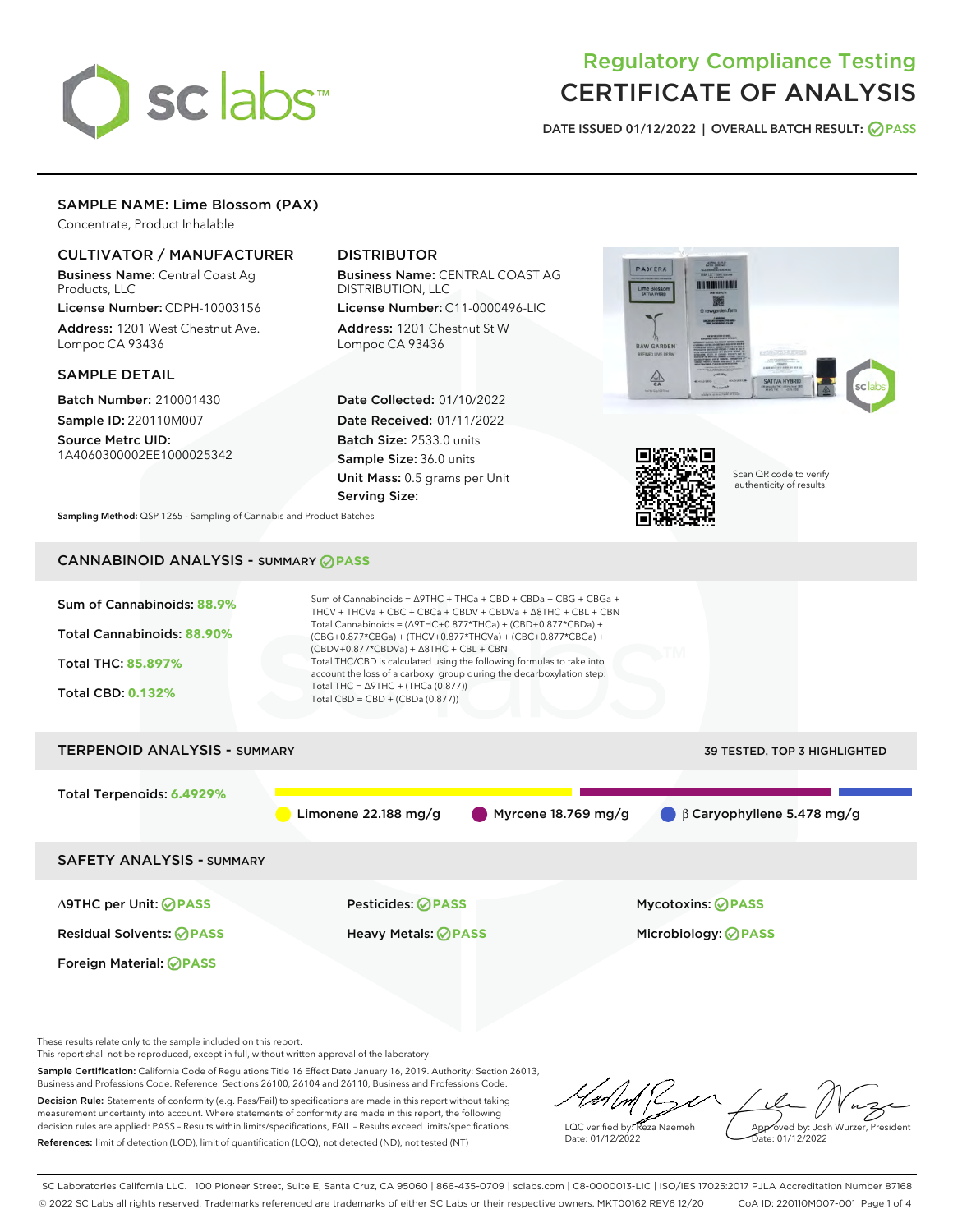



LIME BLOSSOM (PAX) | DATE ISSUED 01/12/2022 | OVERALL BATCH RESULT: **⊘** PASS

#### CANNABINOID TEST RESULTS - 01/11/2022 2 PASS

Tested by high-performance liquid chromatography with diode-array detection (HPLC-DAD). **Method:** QSP 1157 - Analysis of Cannabinoids by HPLC-DAD

#### TOTAL CANNABINOIDS: **88.90%**

Total Cannabinoids (Total THC) + (Total CBD) + (Total CBG) + (Total THCV) + (Total CBC) + (Total CBDV) + ∆8THC + CBL + CBN

TOTAL THC: **85.897%** Total THC (∆9THC+0.877\*THCa)

TOTAL CBD: **0.132%** Total CBD (CBD+0.877\*CBDa)

TOTAL THCV: 0.43% Total THCV (THCV+0.877\*THCVa)

> TOTAL CBC: ND Total CBC (CBC+0.877\*CBCa)

TOTAL CBG: 1.928% Total CBG (CBG+0.877\*CBGa)

TOTAL CBDV: ND Total CBDV (CBDV+0.877\*CBDVa)

| <b>COMPOUND</b>            | LOD/LOQ<br>(mg/g) | <b>MEASUREMENT</b><br><b>UNCERTAINTY</b><br>(mg/g) | <b>RESULT</b><br>(mg/g) | <b>RESULT</b><br>(%) |
|----------------------------|-------------------|----------------------------------------------------|-------------------------|----------------------|
| <b>A9THC</b>               | 0.06/0.26         | ±29.549                                            | 858.97                  | 85.897               |
| <b>CBG</b>                 | 0.06/0.19         | ±0.760                                             | 19.28                   | 1.928                |
| <b>THCV</b>                | 0.1/0.2           | ±0.21                                              | 4.3                     | 0.43                 |
| <b>CBN</b>                 | 0.1/0.3           | ±0.27                                              | 4.1                     | 0.41                 |
| <b>CBD</b>                 | 0.07/0.29         | ±0.061                                             | 1.32                    | 0.132                |
| $\triangle$ 8THC           | 0.1 / 0.4         | ±0.08                                              | 1.0                     | 0.10                 |
| <b>THCa</b>                | 0.05/0.14         | N/A                                                | <b>ND</b>               | <b>ND</b>            |
| <b>THCVa</b>               | 0.07 / 0.20       | N/A                                                | <b>ND</b>               | <b>ND</b>            |
| <b>CBDa</b>                | 0.02/0.19         | N/A                                                | <b>ND</b>               | <b>ND</b>            |
| <b>CBDV</b>                | 0.04 / 0.15       | N/A                                                | <b>ND</b>               | <b>ND</b>            |
| <b>CBDVa</b>               | 0.03/0.53         | N/A                                                | <b>ND</b>               | <b>ND</b>            |
| <b>CBGa</b>                | 0.1/0.2           | N/A                                                | <b>ND</b>               | <b>ND</b>            |
| <b>CBL</b>                 | 0.06 / 0.24       | N/A                                                | <b>ND</b>               | <b>ND</b>            |
| <b>CBC</b>                 | 0.2 / 0.5         | N/A                                                | <b>ND</b>               | <b>ND</b>            |
| <b>CBCa</b>                | 0.07/0.28         | N/A                                                | <b>ND</b>               | <b>ND</b>            |
| <b>SUM OF CANNABINOIDS</b> |                   |                                                    | 889.0 mg/g              | 88.9%                |

#### **UNIT MASS: 0.5 grams per Unit**

| ∆9THC per Unit                         | 1100 per-package limit | 429.48 mg/unit | <b>PASS</b> |
|----------------------------------------|------------------------|----------------|-------------|
| <b>Total THC per Unit</b>              |                        | 429.48 mg/unit |             |
| <b>CBD per Unit</b>                    |                        | $0.66$ mg/unit |             |
| <b>Total CBD per Unit</b>              |                        | $0.66$ mg/unit |             |
| <b>Sum of Cannabinoids</b><br>per Unit |                        | 444.5 mg/unit  |             |
| <b>Total Cannabinoids</b><br>per Unit  |                        | 444.5 mg/unit  |             |

# TERPENOID TEST RESULTS - 01/12/2022

Terpene analysis utilizing gas chromatography-flame ionization detection (GC-FID). **Method:** QSP 1192 - Analysis of Terpenoids by GC-FID

| <b>COMPOUND</b>         | LOD/LOQ<br>(mg/g) | <b>MEASUREMENT</b><br><b>UNCERTAINTY</b><br>(mg/g) | <b>RESULT</b><br>(mg/g)                         | <b>RESULT</b><br>(%) |
|-------------------------|-------------------|----------------------------------------------------|-------------------------------------------------|----------------------|
| Limonene                | 0.005 / 0.016     | ±0.3173                                            | 22.188                                          | 2.2188               |
| <b>Myrcene</b>          | 0.008 / 0.025     | ±0.2421                                            | 18.769                                          | 1.8769               |
| $\beta$ Caryophyllene   | 0.004 / 0.012     | ±0.1950                                            | 5.478                                           | 0.5478               |
| $\beta$ Pinene          | 0.004 / 0.014     | ±0.0450                                            | 3.909                                           | 0.3909               |
| Terpinolene             | 0.008 / 0.026     | ±0.0744                                            | 3.629                                           | 0.3629               |
| $\alpha$ Pinene         | 0.005 / 0.017     | ±0.0268                                            | 3.118                                           | 0.3118               |
| $\alpha$ Humulene       | 0.009 / 0.029     | ±0.0499                                            | 1.553                                           | 0.1553               |
| Linalool                | 0.009 / 0.032     | ±0.0546                                            | 1.438                                           | 0.1438               |
| Fenchol                 | 0.010 / 0.034     | ±0.0480                                            | 1.240                                           | 0.1240               |
| Ocimene                 | 0.011 / 0.038     | ±0.0266                                            | 0.830                                           | 0.0830               |
| Terpineol               | 0.016 / 0.055     | ±0.0421                                            | 0.685                                           | 0.0685               |
| Camphene                | 0.005 / 0.015     | ±0.0055                                            | 0.478                                           | 0.0478               |
| trans-ß-Farnesene       | 0.008 / 0.025     | ±0.0140                                            | 0.395                                           | 0.0395               |
| <b>Borneol</b>          | 0.005 / 0.016     | ±0.0085                                            | 0.203                                           | 0.0203               |
| $\alpha$ Phellandrene   | 0.006 / 0.020     | ±0.0021                                            | 0.151                                           | 0.0151               |
| Fenchone                | 0.009 / 0.028     | ±0.0040                                            | 0.139                                           | 0.0139               |
| $\alpha$ Terpinene      | 0.005 / 0.017     | ±0.0017                                            | 0.113                                           | 0.0113               |
| 3 Carene                | 0.005 / 0.018     | ±0.0015                                            | 0.107                                           | 0.0107               |
| $\gamma$ Terpinene      | 0.006 / 0.018     | ±0.0017                                            | 0.099                                           | 0.0099               |
| Nerolidol               | 0.009 / 0.028     | ±0.0055                                            | 0.088                                           | 0.0088               |
| Valencene               | 0.009 / 0.030     | ±0.0050                                            | 0.073                                           | 0.0073               |
| $\alpha$ Bisabolol      | 0.008 / 0.026     | ±0.0038                                            | 0.071                                           | 0.0071               |
| Citronellol             | 0.003 / 0.010     | ±0.0024                                            | 0.050                                           | 0.0050               |
| Caryophyllene<br>Oxide  | 0.010 / 0.033     | ±0.0019                                            | 0.042                                           | 0.0042               |
| Guaiol                  | 0.009 / 0.030     | ±0.0017                                            | 0.037                                           | 0.0037               |
| Geraniol                | 0.002 / 0.007     | ±0.0011                                            | 0.024                                           | 0.0024               |
| Sabinene Hydrate        | 0.006 / 0.022     | ±0.0009                                            | 0.022                                           | 0.0022               |
| p-Cymene                | 0.005 / 0.016     | N/A                                                | <loq< th=""><th><loq< th=""></loq<></th></loq<> | <loq< th=""></loq<>  |
| Isoborneol              | 0.004 / 0.012     | N/A                                                | $<$ LOQ                                         | <loq< th=""></loq<>  |
| Nerol                   | 0.003 / 0.011     | N/A                                                | <loq< th=""><th><loq< th=""></loq<></th></loq<> | <loq< th=""></loq<>  |
| Sabinene                | 0.004 / 0.014     | N/A                                                | ND                                              | ND                   |
| Eucalyptol              | 0.006 / 0.018     | N/A                                                | ND                                              | ND                   |
| (-)-Isopulegol          | 0.005 / 0.016     | N/A                                                | ND                                              | ND                   |
| Camphor                 | 0.006 / 0.019     | N/A                                                | <b>ND</b>                                       | ND                   |
| Menthol                 | 0.008 / 0.025     | N/A                                                | ND                                              | ND                   |
| R-(+)-Pulegone          | 0.003 / 0.011     | N/A                                                | ND                                              | ND                   |
| <b>Geranyl Acetate</b>  | 0.004 / 0.014     | N/A                                                | <b>ND</b>                                       | ND                   |
| $\alpha$ Cedrene        | 0.005 / 0.016     | N/A                                                | ND                                              | ND                   |
| Cedrol                  | 0.008 / 0.027     | N/A                                                | <b>ND</b>                                       | ND                   |
| <b>TOTAL TERPENOIDS</b> |                   |                                                    | 64.929 mg/g                                     | 6.4929%              |

SC Laboratories California LLC. | 100 Pioneer Street, Suite E, Santa Cruz, CA 95060 | 866-435-0709 | sclabs.com | C8-0000013-LIC | ISO/IES 17025:2017 PJLA Accreditation Number 87168 © 2022 SC Labs all rights reserved. Trademarks referenced are trademarks of either SC Labs or their respective owners. MKT00162 REV6 12/20 CoA ID: 220110M007-001 Page 2 of 4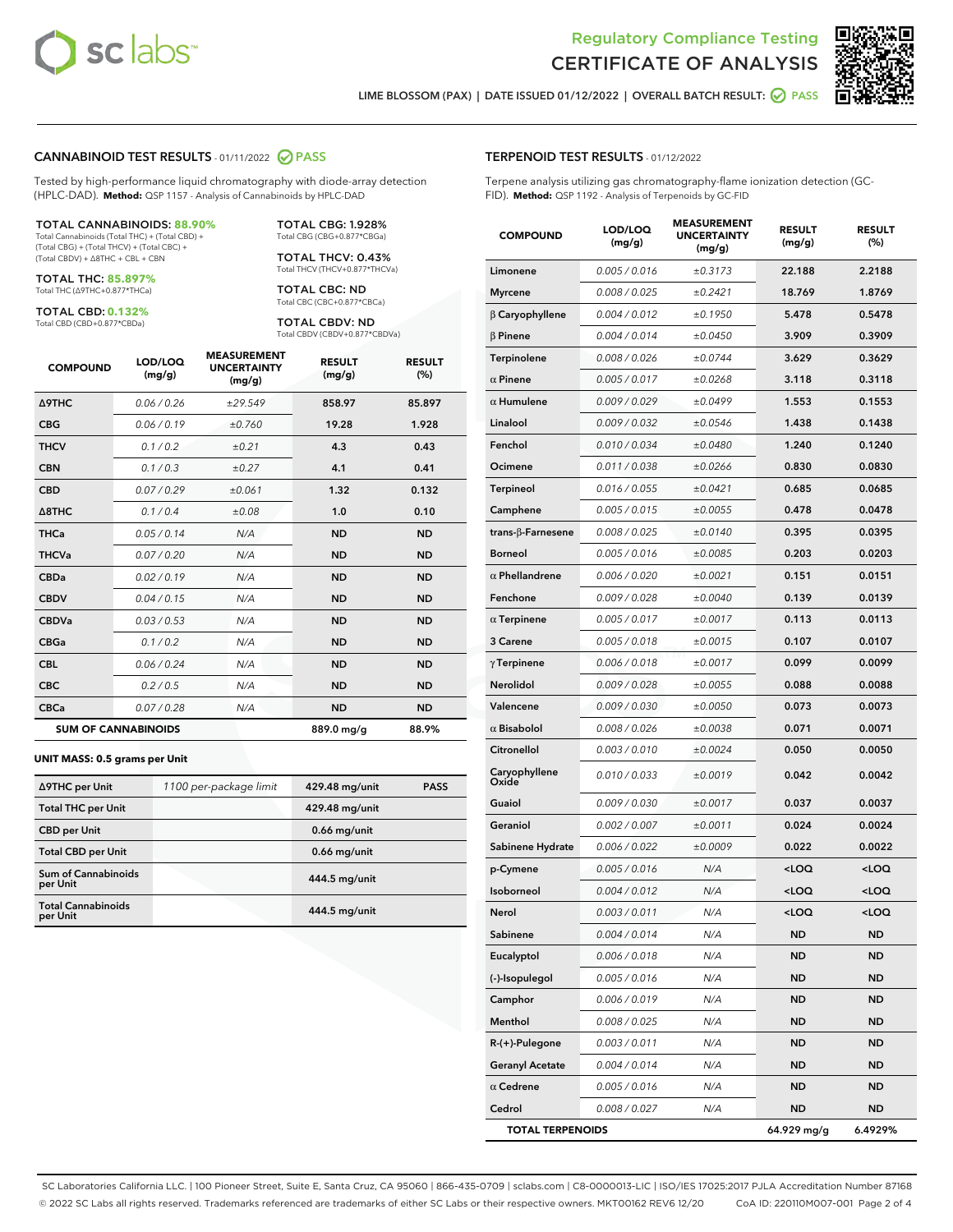



LIME BLOSSOM (PAX) | DATE ISSUED 01/12/2022 | OVERALL BATCH RESULT: Ø PASS

## CATEGORY 1 PESTICIDE TEST RESULTS - 01/12/2022 @ PASS

Pesticide and plant growth regulator analysis utilizing high-performance liquid chromatography-mass spectrometry (HPLC-MS) or gas chromatography-mass spectrometry (GC-MS). \*GC-MS utilized where indicated. **Method:** QSP 1212 - Analysis of Pesticides and Mycotoxins by LC-MS or QSP 1213 - Analysis of Pesticides by GC-MS

| <b>COMPOUND</b>             | LOD/LOQ<br>$(\mu g/g)$ | <b>ACTION</b><br><b>LIMIT</b><br>$(\mu q/q)$ | <b>MEASUREMENT</b><br><b>UNCERTAINTY</b><br>$(\mu g/g)$ | <b>RESULT</b><br>$(\mu g/g)$ | <b>RESULT</b> |
|-----------------------------|------------------------|----------------------------------------------|---------------------------------------------------------|------------------------------|---------------|
| Aldicarb                    | 0.03/0.08              | $\ge$ LOD                                    | N/A                                                     | <b>ND</b>                    | <b>PASS</b>   |
| Carbofuran                  | 0.02 / 0.05            | $\geq$ LOD                                   | N/A                                                     | <b>ND</b>                    | <b>PASS</b>   |
| Chlordane*                  | 0.03 / 0.08            | $\ge$ LOD                                    | N/A                                                     | <b>ND</b>                    | <b>PASS</b>   |
| Chlorfenapyr*               | 0.03/0.10              | $\geq$ LOD                                   | N/A                                                     | <b>ND</b>                    | <b>PASS</b>   |
| Chlorpyrifos                | 0.02 / 0.06            | $\ge$ LOD                                    | N/A                                                     | <b>ND</b>                    | <b>PASS</b>   |
| Coumaphos                   | 0.02 / 0.07            | $\ge$ LOD                                    | N/A                                                     | <b>ND</b>                    | <b>PASS</b>   |
| Daminozide                  | 0.02 / 0.07            | $\ge$ LOD                                    | N/A                                                     | <b>ND</b>                    | <b>PASS</b>   |
| <b>DDVP</b><br>(Dichlorvos) | 0.03/0.09              | $\ge$ LOD                                    | N/A                                                     | <b>ND</b>                    | <b>PASS</b>   |
| Dimethoate                  | 0.03/0.08              | $\ge$ LOD                                    | N/A                                                     | <b>ND</b>                    | <b>PASS</b>   |
| Ethoprop(hos)               | 0.03/0.10              | $\ge$ LOD                                    | N/A                                                     | <b>ND</b>                    | <b>PASS</b>   |
| Etofenprox                  | 0.02/0.06              | $>$ LOD                                      | N/A                                                     | <b>ND</b>                    | <b>PASS</b>   |
| Fenoxycarb                  | 0.03 / 0.08            | $\ge$ LOD                                    | N/A                                                     | <b>ND</b>                    | <b>PASS</b>   |
| Fipronil                    | 0.03/0.08              | $>$ LOD                                      | N/A                                                     | <b>ND</b>                    | <b>PASS</b>   |
| Imazalil                    | 0.02 / 0.06            | $\ge$ LOD                                    | N/A                                                     | <b>ND</b>                    | <b>PASS</b>   |
| Methiocarb                  | 0.02 / 0.07            | $\ge$ LOD                                    | N/A                                                     | <b>ND</b>                    | <b>PASS</b>   |
| Methyl<br>parathion         | 0.03/0.10              | $>$ LOD                                      | N/A                                                     | <b>ND</b>                    | <b>PASS</b>   |
| <b>Mevinphos</b>            | 0.03/0.09              | $>$ LOD                                      | N/A                                                     | <b>ND</b>                    | <b>PASS</b>   |
| Paclobutrazol               | 0.02 / 0.05            | $>$ LOD                                      | N/A                                                     | <b>ND</b>                    | <b>PASS</b>   |
| Propoxur                    | 0.03/0.09              | $\ge$ LOD                                    | N/A                                                     | <b>ND</b>                    | <b>PASS</b>   |
| Spiroxamine                 | 0.03/0.08              | $\ge$ LOD                                    | N/A                                                     | <b>ND</b>                    | <b>PASS</b>   |
| Thiacloprid                 | 0.03/0.10              | $\ge$ LOD                                    | N/A                                                     | <b>ND</b>                    | <b>PASS</b>   |

#### CATEGORY 2 PESTICIDE TEST RESULTS - 01/12/2022 PASS

| <b>COMPOUND</b>          | LOD/LOO<br>$(\mu g/g)$ | <b>ACTION</b><br>LIMIT<br>$(\mu g/g)$ | <b>MEASUREMENT</b><br><b>UNCERTAINTY</b><br>$(\mu g/g)$ | <b>RESULT</b><br>$(\mu g/g)$ | <b>RESULT</b> |
|--------------------------|------------------------|---------------------------------------|---------------------------------------------------------|------------------------------|---------------|
| Abamectin                | 0.03/0.10              | 0.1                                   | N/A                                                     | <b>ND</b>                    | <b>PASS</b>   |
| Acephate                 | 0.02/0.07              | 0.1                                   | N/A                                                     | <b>ND</b>                    | <b>PASS</b>   |
| Acequinocyl              | 0.02/0.07              | 0.1                                   | N/A                                                     | <b>ND</b>                    | <b>PASS</b>   |
| Acetamiprid              | 0.02/0.05              | 0.1                                   | N/A                                                     | <b>ND</b>                    | <b>PASS</b>   |
| Azoxystrobin             | 0.02/0.07              | 0.1                                   | N/A                                                     | <b>ND</b>                    | <b>PASS</b>   |
| <b>Bifenazate</b>        | 0.01/0.04              | 0.1                                   | N/A                                                     | <b>ND</b>                    | <b>PASS</b>   |
| <b>Bifenthrin</b>        | 0.02/0.05              | 3                                     | N/A                                                     | <b>ND</b>                    | <b>PASS</b>   |
| <b>Boscalid</b>          | 0.03/0.09              | 0.1                                   | N/A                                                     | <b>ND</b>                    | <b>PASS</b>   |
| Captan                   | 0.19/0.57              | 0.7                                   | N/A                                                     | <b>ND</b>                    | <b>PASS</b>   |
| Carbaryl                 | 0.02/0.06              | 0.5                                   | N/A                                                     | <b>ND</b>                    | <b>PASS</b>   |
| Chlorantranilip-<br>role | 0.04/0.12              | 10                                    | N/A                                                     | <b>ND</b>                    | <b>PASS</b>   |
| Clofentezine             | 0.03/0.09              | 0.1                                   | N/A                                                     | <b>ND</b>                    | <b>PASS</b>   |

## CATEGORY 2 PESTICIDE TEST RESULTS - 01/12/2022 continued

| <b>COMPOUND</b>               | LOD/LOQ<br>(µg/g) | <b>ACTION</b><br>LIMIT<br>$(\mu g/g)$ | <b>MEASUREMENT</b><br><b>UNCERTAINTY</b><br>$(\mu g/g)$ | <b>RESULT</b><br>(µg/g) | <b>RESULT</b> |
|-------------------------------|-------------------|---------------------------------------|---------------------------------------------------------|-------------------------|---------------|
| Cyfluthrin                    | 0.12 / 0.38       | 2                                     | N/A                                                     | ND                      | <b>PASS</b>   |
| Cypermethrin                  | 0.11 / 0.32       | 1                                     | N/A                                                     | ND                      | <b>PASS</b>   |
| Diazinon                      | 0.02 / 0.05       | 0.1                                   | N/A                                                     | ND                      | <b>PASS</b>   |
| Dimethomorph                  | 0.03 / 0.09       | 2                                     | N/A                                                     | <b>ND</b>               | <b>PASS</b>   |
| Etoxazole                     | 0.02 / 0.06       | 0.1                                   | N/A                                                     | ND                      | <b>PASS</b>   |
| Fenhexamid                    | 0.03 / 0.09       | 0.1                                   | N/A                                                     | ND                      | <b>PASS</b>   |
| Fenpyroximate                 | 0.02 / 0.06       | 0.1                                   | N/A                                                     | ND                      | <b>PASS</b>   |
| Flonicamid                    | 0.03 / 0.10       | 0.1                                   | N/A                                                     | <b>ND</b>               | <b>PASS</b>   |
| Fludioxonil                   | 0.03 / 0.10       | 0.1                                   | N/A                                                     | ND                      | <b>PASS</b>   |
| Hexythiazox                   | 0.02 / 0.07       | 0.1                                   | N/A                                                     | <b>ND</b>               | <b>PASS</b>   |
| Imidacloprid                  | 0.04 / 0.11       | 5                                     | N/A                                                     | <b>ND</b>               | <b>PASS</b>   |
| Kresoxim-methyl               | 0.02 / 0.07       | 0.1                                   | N/A                                                     | <b>ND</b>               | <b>PASS</b>   |
| Malathion                     | 0.03 / 0.09       | 0.5                                   | N/A                                                     | <b>ND</b>               | <b>PASS</b>   |
| Metalaxyl                     | 0.02 / 0.07       | $\overline{c}$                        | N/A                                                     | ND                      | <b>PASS</b>   |
| Methomyl                      | 0.03 / 0.10       | $\mathcal{I}$                         | N/A                                                     | ND                      | PASS          |
| Myclobutanil                  | 0.03 / 0.09       | 0.1                                   | N/A                                                     | <b>ND</b>               | <b>PASS</b>   |
| Naled                         | 0.02 / 0.07       | 0.1                                   | N/A                                                     | <b>ND</b>               | <b>PASS</b>   |
| Oxamyl                        | 0.04 / 0.11       | 0.5                                   | N/A                                                     | ND                      | <b>PASS</b>   |
| Pentachloronitro-<br>benzene* | 0.03 / 0.09       | 0.1                                   | N/A                                                     | <b>ND</b>               | <b>PASS</b>   |
| Permethrin                    | 0.04/0.12         | 0.5                                   | N/A                                                     | <b>ND</b>               | <b>PASS</b>   |
| Phosmet                       | 0.03 / 0.10       | 0.1                                   | N/A                                                     | <b>ND</b>               | PASS          |
| Piperonylbu-<br>toxide        | 0.02 / 0.07       | 3                                     | N/A                                                     | <b>ND</b>               | <b>PASS</b>   |
| Prallethrin                   | 0.03 / 0.08       | 0.1                                   | N/A                                                     | ND                      | <b>PASS</b>   |
| Propiconazole                 | 0.02 / 0.07       | 0.1                                   | N/A                                                     | ND                      | <b>PASS</b>   |
| Pyrethrins                    | 0.04 / 0.12       | 0.5                                   | N/A                                                     | ND                      | PASS          |
| Pyridaben                     | 0.02 / 0.07       | 0.1                                   | N/A                                                     | <b>ND</b>               | <b>PASS</b>   |
| Spinetoram                    | 0.02 / 0.07       | 0.1                                   | N/A                                                     | ND                      | <b>PASS</b>   |
| Spinosad                      | 0.02 / 0.07       | 0.1                                   | N/A                                                     | <b>ND</b>               | PASS          |
| Spiromesifen                  | 0.02 / 0.05       | 0.1                                   | N/A                                                     | ND                      | PASS          |
| Spirotetramat                 | 0.02 / 0.06       | 0.1                                   | N/A                                                     | <b>ND</b>               | <b>PASS</b>   |
| Tebuconazole                  | 0.02 / 0.07       | 0.1                                   | N/A                                                     | ND                      | <b>PASS</b>   |
| Thiamethoxam                  | 0.03 / 0.10       | 5                                     | N/A                                                     | ND                      | <b>PASS</b>   |
| Trifloxystrobin               | 0.03 / 0.08       | 0.1                                   | N/A                                                     | <b>ND</b>               | <b>PASS</b>   |

SC Laboratories California LLC. | 100 Pioneer Street, Suite E, Santa Cruz, CA 95060 | 866-435-0709 | sclabs.com | C8-0000013-LIC | ISO/IES 17025:2017 PJLA Accreditation Number 87168 © 2022 SC Labs all rights reserved. Trademarks referenced are trademarks of either SC Labs or their respective owners. MKT00162 REV6 12/20 CoA ID: 220110M007-001 Page 3 of 4